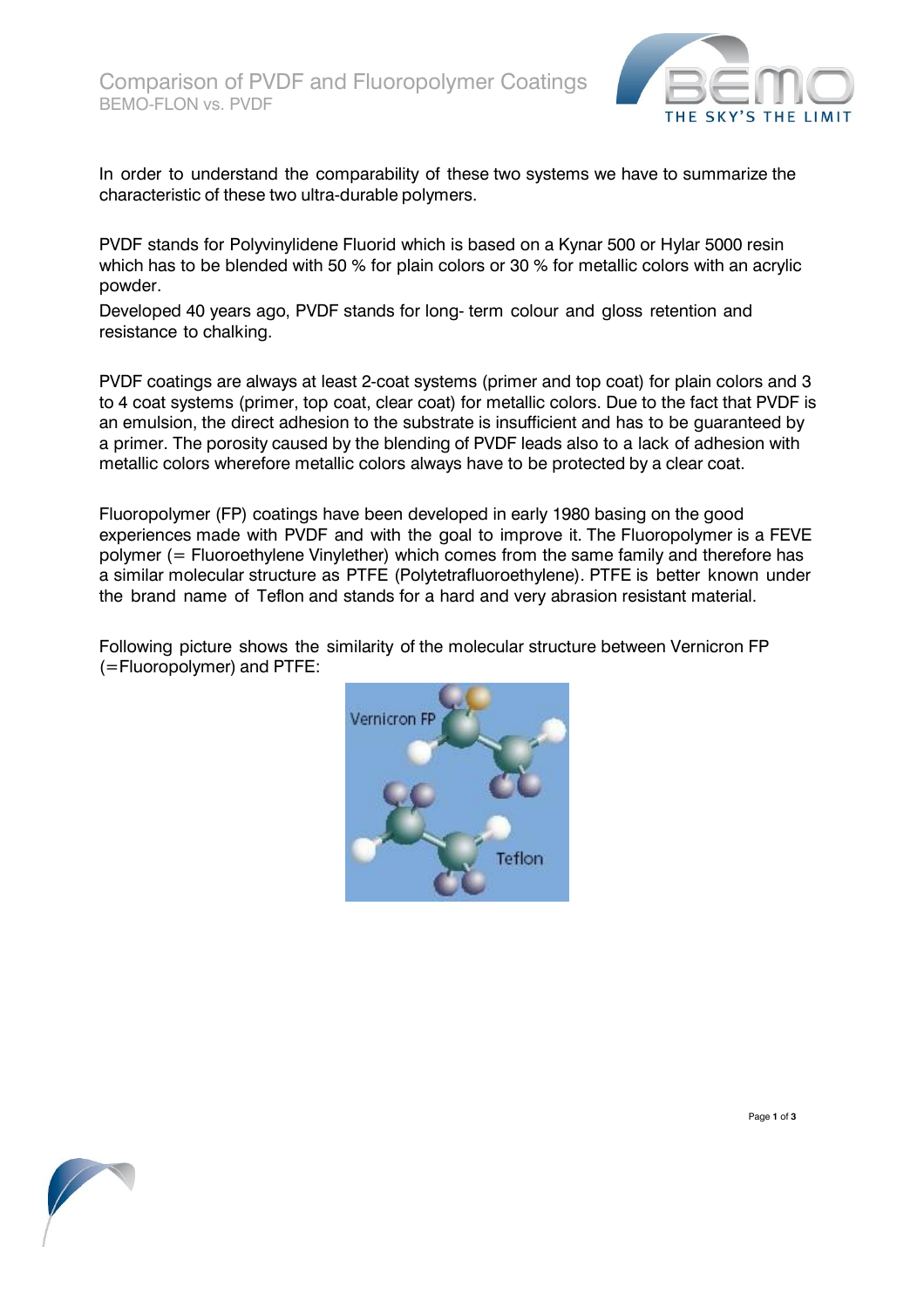

The fluorine part is responsible for the durability of the molecule and is also protecting the weaker Vinylether which is needed for the properties like transparency, gloss and flexibility. As the FP resin is not a blend like PVDF there is a very strong linkage between the fluorine and the carbon atom wherefore it is very difficult to brake this linkage and no "zipper effect" can occur.

The surface is very repellent against e.g. dust, soil etc. due to a very low surface tension. This property is promoted today with different kinds of coatings under the aspect of "easy to clean".

The FP is also extremely resistant against acids and bases, oils etc.

In the Journal of Architectural Coatings (issue Feb/March 2006, page 42 ff.) you can find a special report "Going with the Fluoro" with following apt quotation:

- "Fabricated metal panels finished with these types of coatings have been used for a host of commercial and institutional buildings, and no clear their apparent has emerged to vie with Fluoropolymers for the title of king of factory- applied coatings for aluminum and steel exterior cladding."
- "… time tested resin system known as PVDF as well as the more specialized FEVE resin type, … Coatings based on FEVE resins are reported to boast higher gloss and brighter color capabilities…"
- "Fluoropolymers provide the longest color life and chalk resistance of any coating technology in the industry." (Gary Altavilla, PPG Industries Inc.)
- "… but boast a broader palette of colors and a wider gloss range than PVDF versions – 10 % to 85 % for FEVE as opposed to the 25 % - 38 % range of PVDF…"



Page **2** of **3**